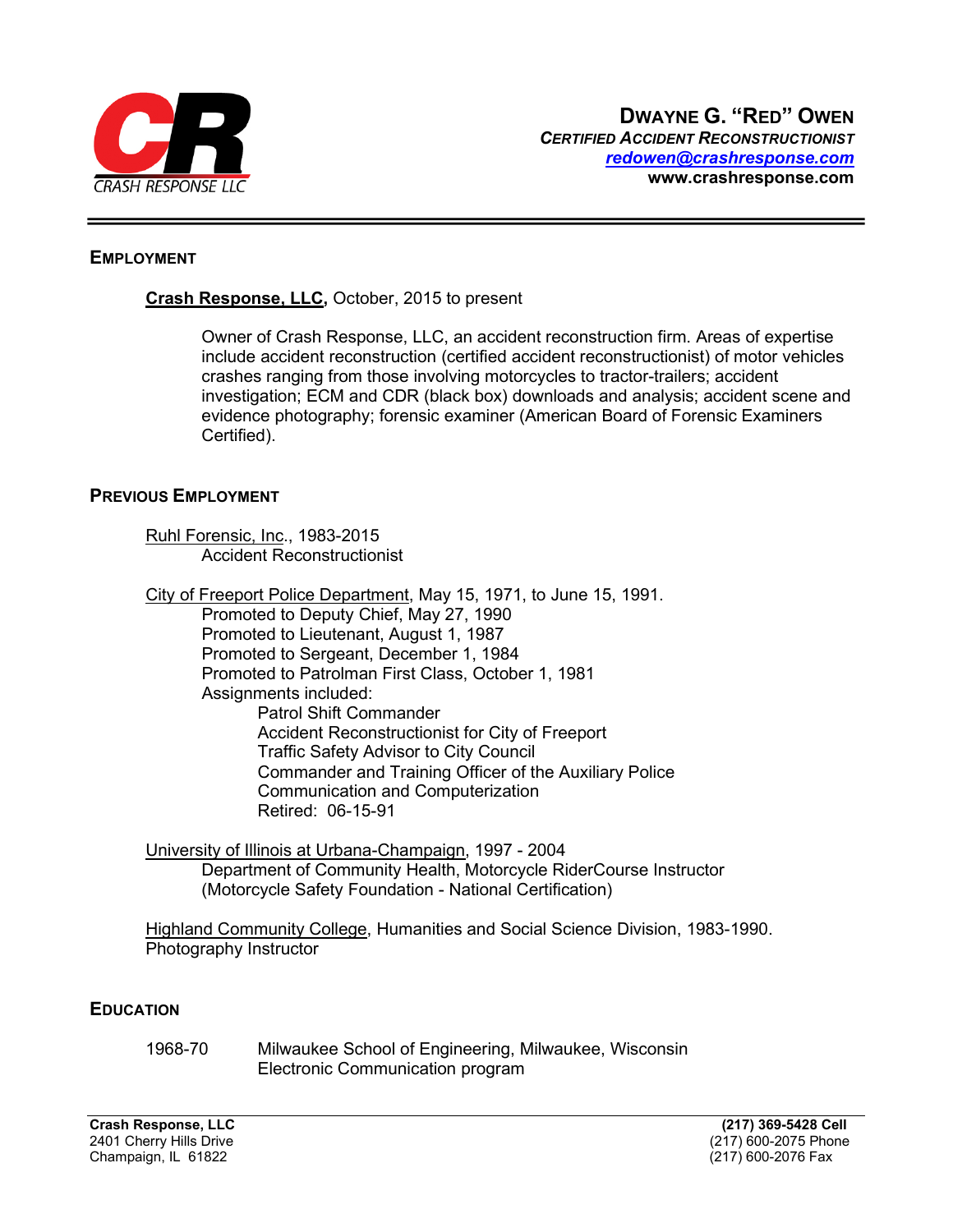#### 1967-68 Highland Community College, Freeport, Illinois Pre-Engineering Program

Various police training schools, including those at University of Illinois at Urbana-Champaign and Northwestern University at Evanston

Areas of instruction:

| Motor Vehicle  | 872 class hours |
|----------------|-----------------|
| Criminal       | 467 class hours |
| Administration | 232 class hours |
| Safety         | 212 class hours |

### **CERTIFICATIONS**

Certified Accident Reconstructionist, since February 1989 Certified Crash Data Retrieval System Operator, since January 2004 Certified Forensic Examiner, since January 1998 Class A Commercial Driver's License with Endorsements (current) Motorcycle Instructor, Basic RiderCourse, RiderCoach Certification, April, 2003 Motorcycle Instructor RiderCourse Certification, October, 1997

### SPECIALIZED TRAINING

2022 HVE Forum, Zoom conference, February 28, 2022 (4 hours)

FARO 3D Visualization Software Course, FARO Academy, July 9, 10 & 26, 2019 (18 hours)

Roadside Inspection Course – Vehicle Requirements, Commercial Vehicle Safety Alliance, Oak Park, WI, June 24 – 28, 2019 (40 hours)

IATAI Traffic Crash Reconstruction Conference, Springfield, IL, October 4-6, 2017

Digital Forensics of Heavy Vehicle Event Data Recorders (Engine Control Modules), University of Tulsa, Tulsa, OK, July 11-13, 2017 (20 hours)

Investigation of Motorcycle Crashes, Institute of Police Technology and Management, University of North Florida, Joliet, IL, November 7-11, 2016 (35 hours)

IATAI Traffic Crash Reconstruction Conference, East Peoria, IL, September 21-23, 2016

IATAI Traffic Crash Reconstruction Conference, East Peoria, IL, September 16-18, 2015

ARAS 360HD Advanced Computer Diagramming and Animation for Incident Reconstruction, September 24-26, 2013 (18 hours)

IATAI Traffic Crash Reconstruction Conference, East Peoria, IL, September 18-20, 2013

Crash Data Retrieval User's Seminar, Houston, TX, January 21-23, 2013 (20 hours)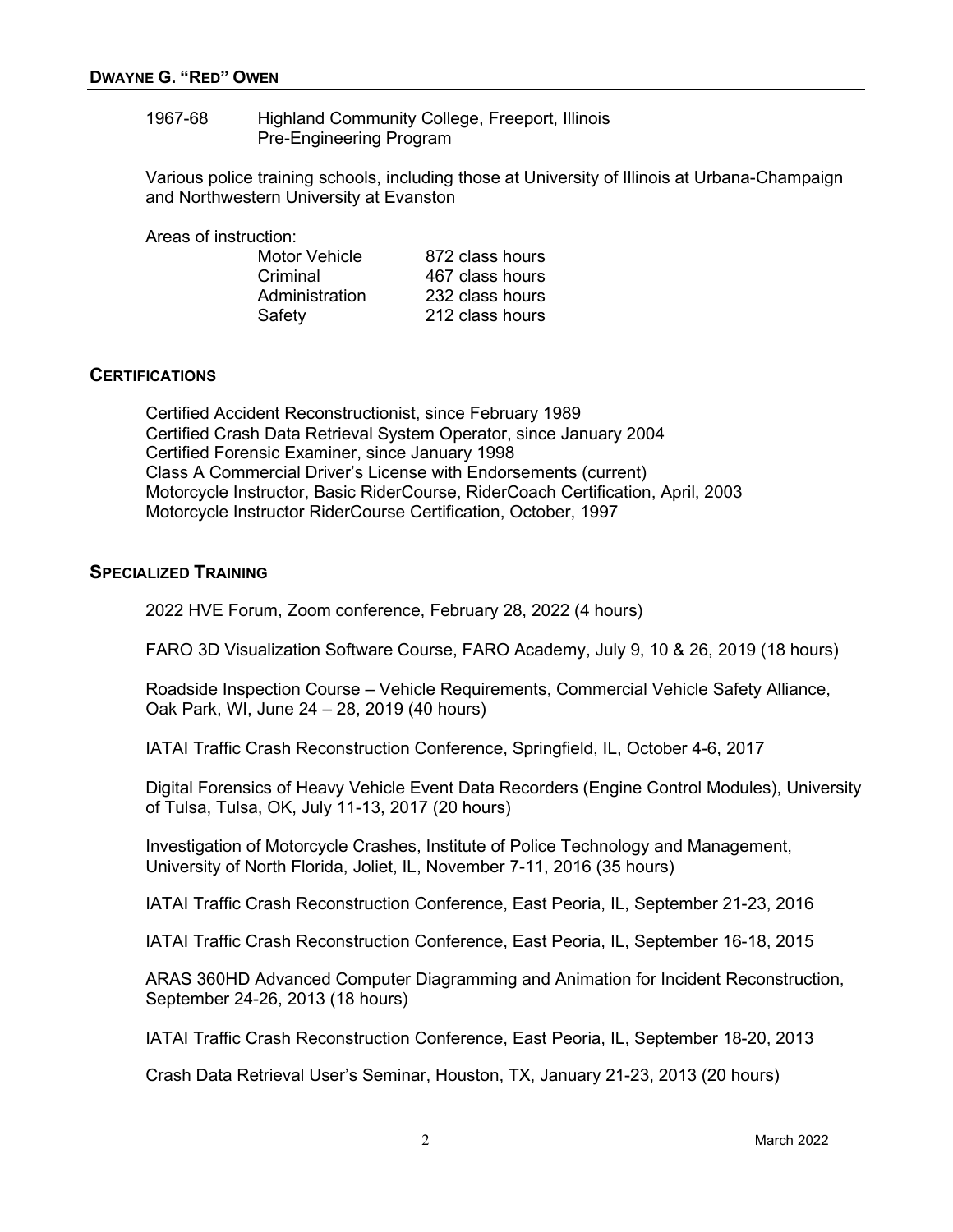How to Interpret Commercial Vehicle Event Data Recorders (Engine Control Modules), University of Tulsa, Tulsa, OK, November 15-19, 2010 (40 hours)

European Conference for Accident Reconstruction 2009, Pedestrian and Two Wheeler Crash Testing (Pedestrians, Bicycles, Motorcycles), Wildhaus, Switzerland, June 12-13, 2009

Coaching the Emergency Vehicle Operator II Ambulance, Defensive Driving Course, National Safety Council, January 7, 2009

Design and Operation of Work Zone Traffic Control seminar, presented by a National Highway Institute certified instructor, Champaign, IL, December 5, 2008

Vetronix / Bosch Crash Data Retrieval (CDR) Data Analyst Course, Westlake, OH, May 20-23, 2008 (32 hours)

Vetronix / Bosch Crash Data Retrieval (CDR) Technician Course, Westlake, OH, May 19, 2008 (8 hours)

Use of robotic, pulsed laser total station and data recorder for forensic mapping, TOPCON, Champaign, IL, August, 2007 (6 hours)

Crash Data Retrieval User's Conference, Dallas, TX, February 13-14, 2006 (16 hours)

Nikon Advanced Digital Photography Course, Rosemont, IL, November 20, 2005 (8 hours)

Photogrammetry and the use of Photomodeler in Accident Investigation, Champaign, IL, July 8–9, 2005 (24 hours)

Operation and Maintenance of Heavy Duty Vehicle Air Brake Systems and Components Course, Bendix, Chicago, IL, June 1-3, 2004 (24 hours)

Vetronix Crash Data Retrieval (CDR) System Operator Course, Chicago, IL, January 28-30, 2004 (24 hours)

EDC Simulations Training Course, University of Miami, Miami, FL, November 10-14, 2003 (35 hours)

Motorcycle Instructor, Basic RiderCourse, RiderCoach Certification, Motorcycle Safety Foundation, University of Illinois, April 11-12, 2003, (16 hours)

EDC Reconstruction Training Course (EDCRASH), University of Miami, Miami, FL, November 11-15, 2002 (35 hours)

CDL Defensive Driving Course, Champaign, IL, December, 2001

Using a pulsed laser total station and data recorder to perform forensic mapping of an accident scene, TOPCON, Champaign, IL, September, 2001

Commercial Driving License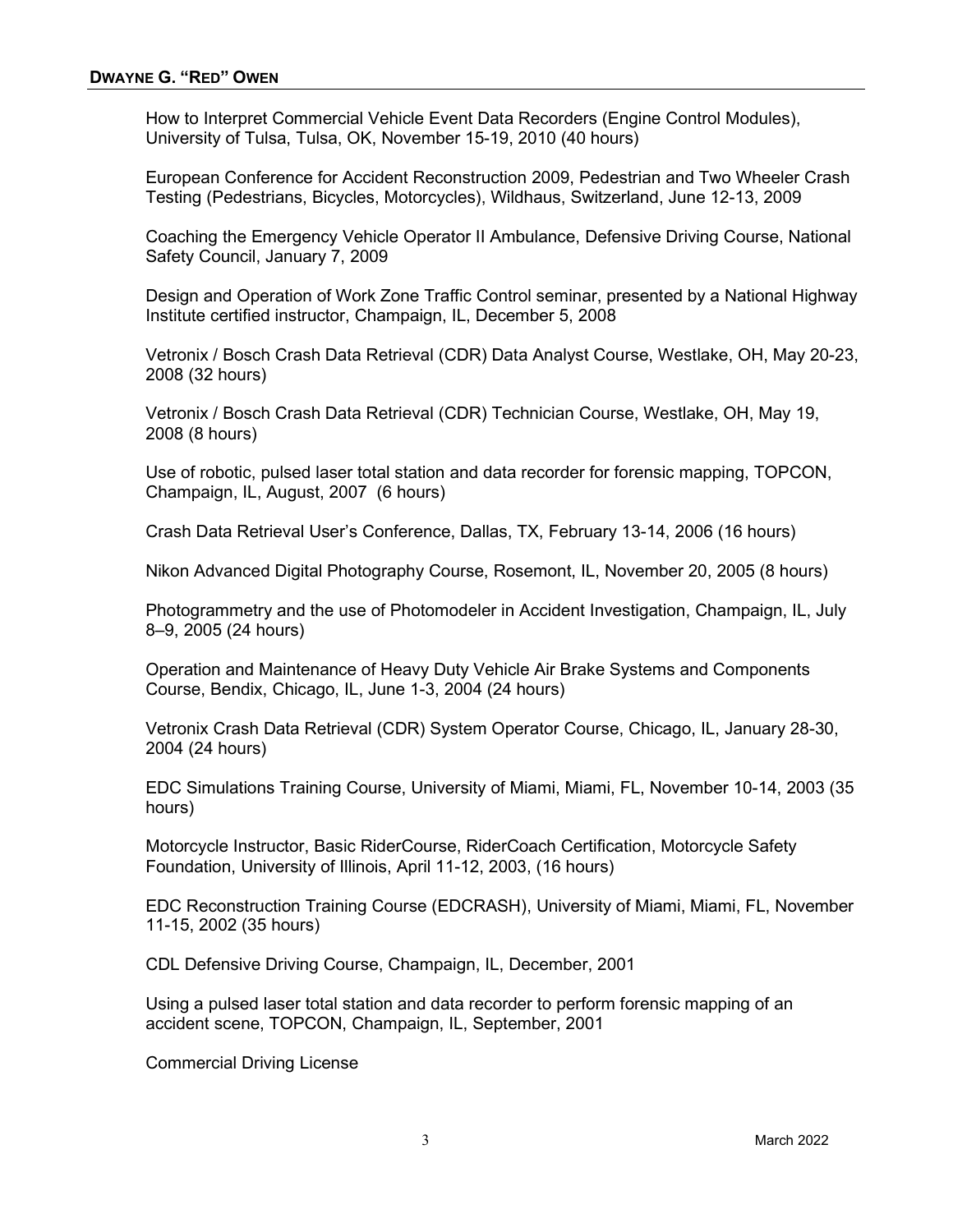Braking Performance of Heavy Commercial Vehicles, Society of Automotive Engineers, Lexington, KY, September 25-26, 2000

European Conference for Accident Reconstruction 2000, Passenger Vehicle Crash Testing (Rollover, Pedestrian Impacts, and Tree Impacts), Neumunster, Germany, May, 2000

Motorcycle Instructor RiderCourse, Motorcycle Safety Foundation, University of Illinois, October, 1997, 80 hours

 Inspection of Articulated Vehicles, TrukSafe America Risk Management, Inc., Phoenix, AZ, March 12, 1993

Graduate, SOS Big Rig Driving School, Phoenix, AZ, March, 1993

Heavy Vehicle Rollovers, SAE Seminar, Atlanta, GA, April 29-30, 1993

EDC Simulations, Accident Reconstruction Seminar, Calif. State University, Northridge, CA, 01/21-26, 1990 (40 hours)

Truck Enforcement Laws, Northwest Illinois Criminal Justice Commission, June, 1987

#### PROFESSIONAL ASSOCIATIONS

 American Board of Forensic Examiners, Diplomate Commercial Vehicle Safety Alliance Illinois Association of Chiefs of Police Illinois Association of Technical Accident Investigators Midwest Association of Technical Accident Investigators National Association of Professional Accident Reconstruction Specialist, Inc. Society of Automotive Engineers

#### **PRESENTATIONS**

"Obtaining Truck Wreck Data // After the Crash," podcast with Atty. David Craig, January 2021.

"An Evaluation of Vehicle Deceleration Rates on a Common Surface," D. G. Owen, European Accident Reconstruction Conference, Wildhaus, Switzerland, June 12, 2009.

"Simulation Involved in Vehicle Accident Reconstruction," Dr. Roland L. Ruhl and Dwayne G. Owen, Proceedings of the 1989 Summer Computer Simulation Conference, Austin, Texas, Society for Computer Simulation, July 24-27, 1989.

#### **PUBLICATIONS**

Owen, Dwayne G. and Scott Duvall, On-Board Electronics published in Truck Accident Litigation, Third Edition, Chicago: American Bar Association, 2012.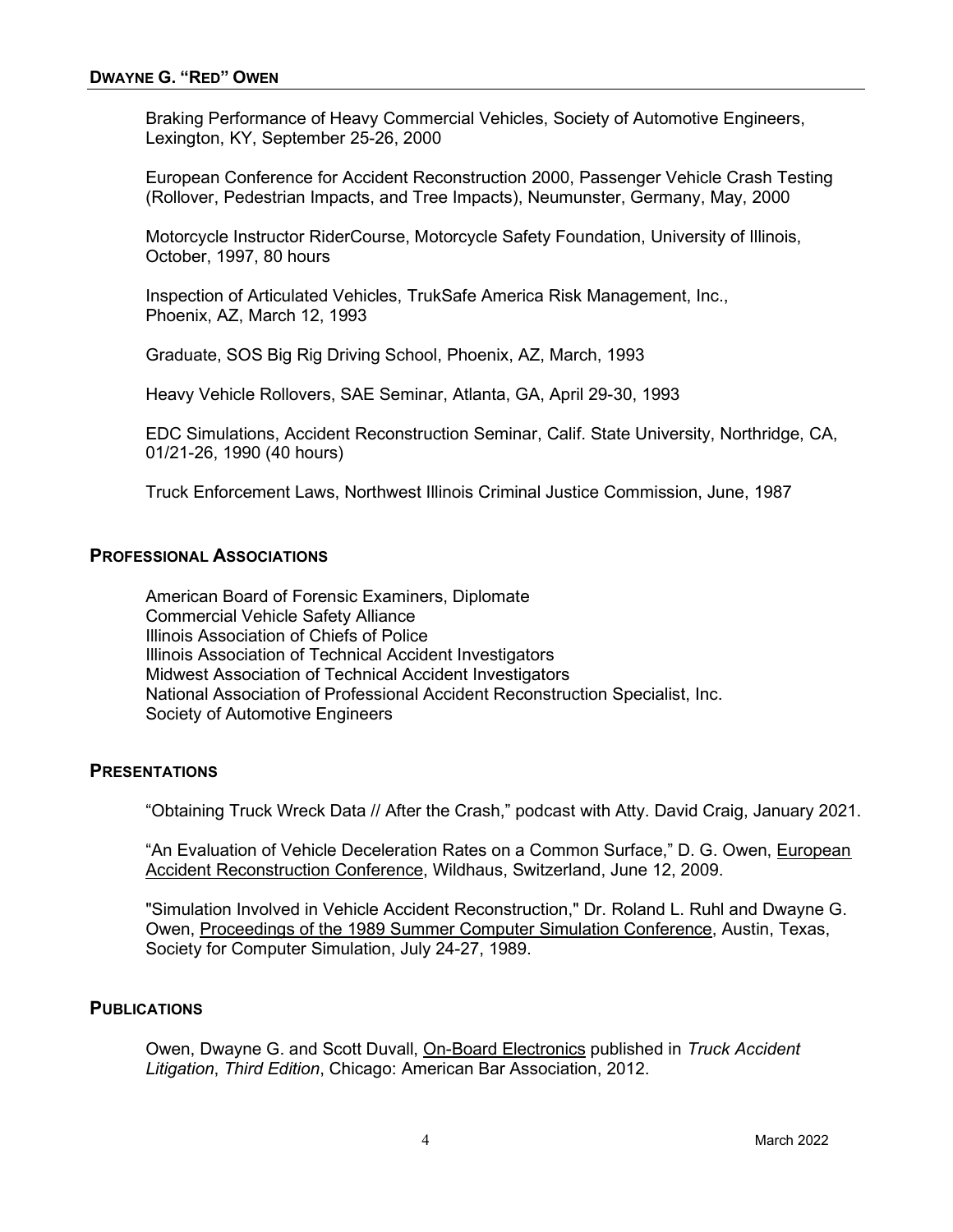Owen, Dwayne G. and Scott M. Duvall, Truck Crash Investigation and Reconstruction published in Truck Accident Litigation, Third Edition, Chicago: American Bar Association, 2012.

Owen, Dwayne G. and Senalik, C. Adam, Data Collection: Site, Vehicle, and Electronic Evidence published in Truck Accident Litigation, Second Edition, American Bar Association, 2006.

Editorial duties on Truck and Trucking Handbook: A Primer, Ruhl and Associates, 2000.

Ruhl, Roland A. and Owen, Dwayne G., Vehicle Accident Investigation: A Guide for Risk Managers and Claims Personnel, Ruhl and Associates, 1994. Second printing, Fall 1996.

#### TRAINING ADDENDUM

#### Motor Vehicle

| 04/11-12/03          | Motorcycle Instructor, Basic RiderCourse, RiderCoach Certification, Motorcycle<br>Safety Foundation, University of Illinois<br>16 hours                           |
|----------------------|-------------------------------------------------------------------------------------------------------------------------------------------------------------------|
| 09/22-24/99          | IATAI Accident Reconstruction Conference, Springfield, IL<br>25 hours                                                                                             |
| 09/09-11/98          | IATAI Accident Reconstruction Conference, Springfield, IL<br>16 hours                                                                                             |
| 10/97                | Motorcycle Instructor RiderCourse, Motorcycle Safety Foundation, University of<br><b>Illinois</b><br>80 hours                                                     |
| 09/21-24/97<br>09/97 | ATA Conference on Highway Accident Litigation, Monterey, CA, 20 hours<br>Motorcycle RiderCourse, Motorcycle Safety Foundation, University of Illinois<br>20 hours |
| 05/11-13/92          | MATAI Technical Accident Investigator Training Seminar, 6 hours                                                                                                   |
| 10/10-12/91          | IATAI's Accident Reconstruction Conference, Illinois State University<br>24 hours                                                                                 |
| 10/04-06/90          | IATAI's Accident Reconstruction Conference, Illinois State University<br>24 hours                                                                                 |
| 02/15-16/89          | Accident Reconstruction Specialist Exam, IL Law Enforcement Training Board<br>16 hours                                                                            |
| 02/11-12/89          | Accident Reconstruction Review, N.E. IL Criminal Justice Commission<br>16 hours                                                                                   |
| 10/05-07/89          | IATAI Accident Reconstruction Conference, Illinois State University<br>24 hours                                                                                   |
| 12/08-09/88          | CDSI AutoCAD Operator Training Course, CAD Design Systems, Inc.<br>16 hours                                                                                       |
| 10/06-08/88          | IATAI Accident Reconstruction Conference, Illinois State University<br>24 hours                                                                                   |
| 10/08-10/87          | IATAI's Accident Reconstruction Conference, Illinois State University<br>24 hours                                                                                 |
| 06/15-19/87          | Microcomputer Application Programs for Traffic Accident Reconstruction,<br>Northwestern University<br>40 hours                                                    |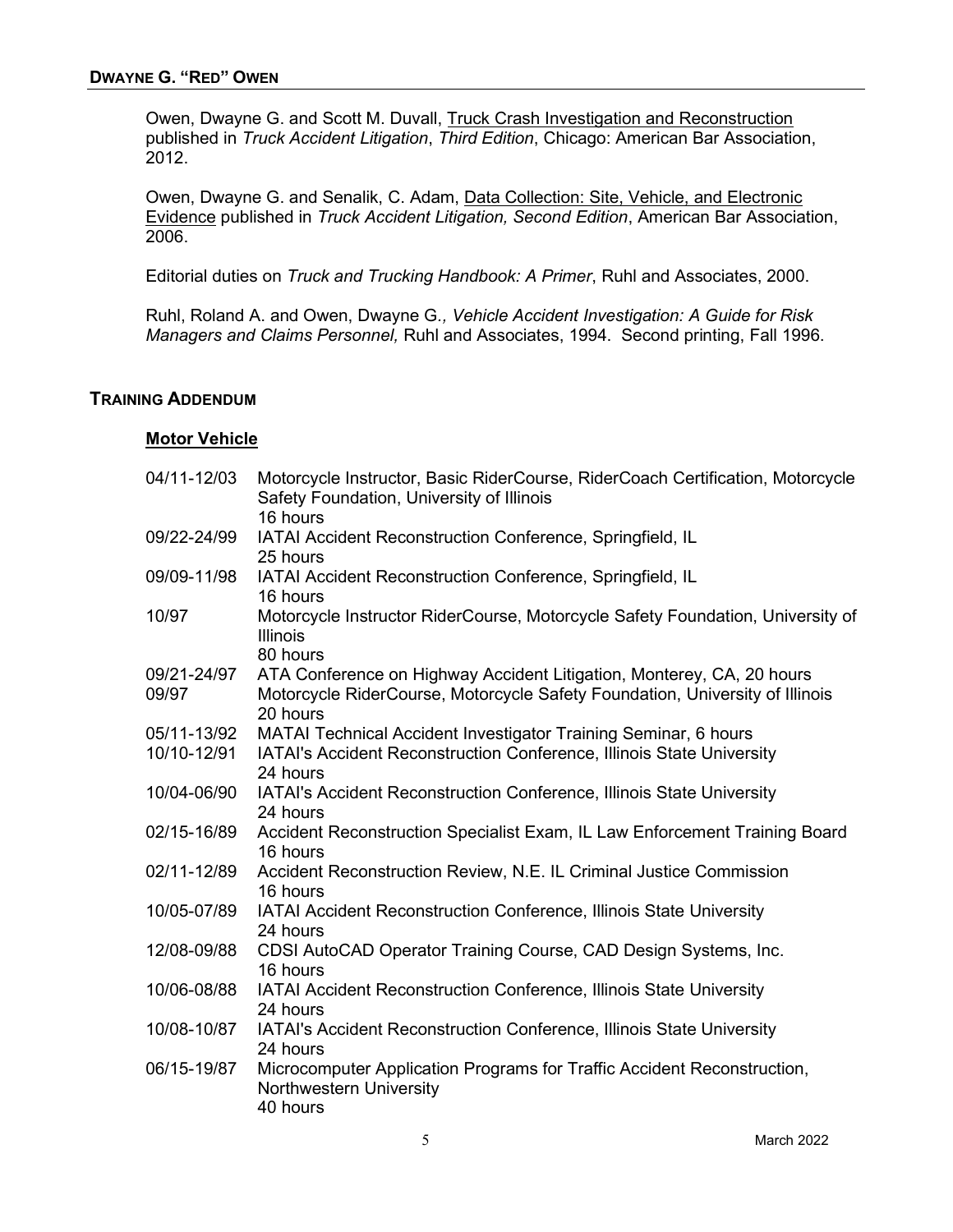| 06/02/87                | Truck Enforcement Laws, N.W. IL Criminal Justice Commission<br>8 hours                                                                                     |
|-------------------------|------------------------------------------------------------------------------------------------------------------------------------------------------------|
| 04/23/86                | Traffic Law, N.W. IL Criminal Justice Commission<br>8 hours                                                                                                |
| 12/16/85                | D.W.I. Law Update and Changes, N.W. IL Criminal Justice Commission<br>8 hours                                                                              |
| 10/15-26/84             | <b>Traffic Accident Reconstruction, Northwestern University</b><br>72 hours                                                                                |
| 06/19-23/83             | Vehicular Homicide - D.W.I., Northwestern University<br>40 hours                                                                                           |
| 01/24-28/83             | Police Traffic Radar Instructor, Illinois State Police Academy<br>33 hours                                                                                 |
| 04/28-30/81             | Illinois Vehicle Code, Illinois Secretary of State<br>24 hours                                                                                             |
| 01/21/81                | Police Radar Seminar, N.W. IL Criminal Justice Commission<br>8 hours                                                                                       |
| 04/07-25/80             | Technical Accident Investigation, Northwestern University<br>120 hours                                                                                     |
| 01/22-26/79             | Breath - Alcohol Testing, University of Illinois at Urbana-Champaign<br>40 hours                                                                           |
| 09/11-22/78             | Accident Investigation, Northwestern University<br>80 hours                                                                                                |
| 01/30/74                | Defensive Driving, National Safety Council<br>N/A                                                                                                          |
| 09/26/73                | Police Speed Radar Operation, Decatur Electronics, Inc.<br>4 hours                                                                                         |
| 04/06/73<br>06/05-09/72 | Traffic Accident Investigation, Chicago Police Dept. Extension Unit<br>Traffic Crash Investigation, University of Illinois at Urbana-Champaign<br>40 hours |

## **Administration**

| 02/22-26/88<br>03/14-18/88 | <b>Traffic Executive Development, Northwestern University</b><br>80 hours                     |
|----------------------------|-----------------------------------------------------------------------------------------------|
| 12/09/86                   | Planning & Implementing Change, N.W. IL Criminal Justice Commission<br>8 hours                |
| 09/09/86                   | Management Issues in Law Enforcement, N.W. IL Criminal Justice<br>Commission, 8 hours         |
| 02/27/86                   | Police Records - Retention and Destruction, N.W. IL Criminal Justice<br>Commission<br>8 hours |
| 09/09/85                   | Criminal and Civil Lawsuits, N.W. IL Criminal Justice Commission<br>8 hours                   |
| 09/07/84                   | Liability of Peace Officers, N.W. IL Criminal Justice Commission<br>8 hours                   |
| 03/06/84                   | Police Supervision, N.W. IL Criminal Justice Commission<br>8 hours                            |
| 10/07/83                   | Police Liability, N.W. IL Criminal Justice Commission<br>8 hours                              |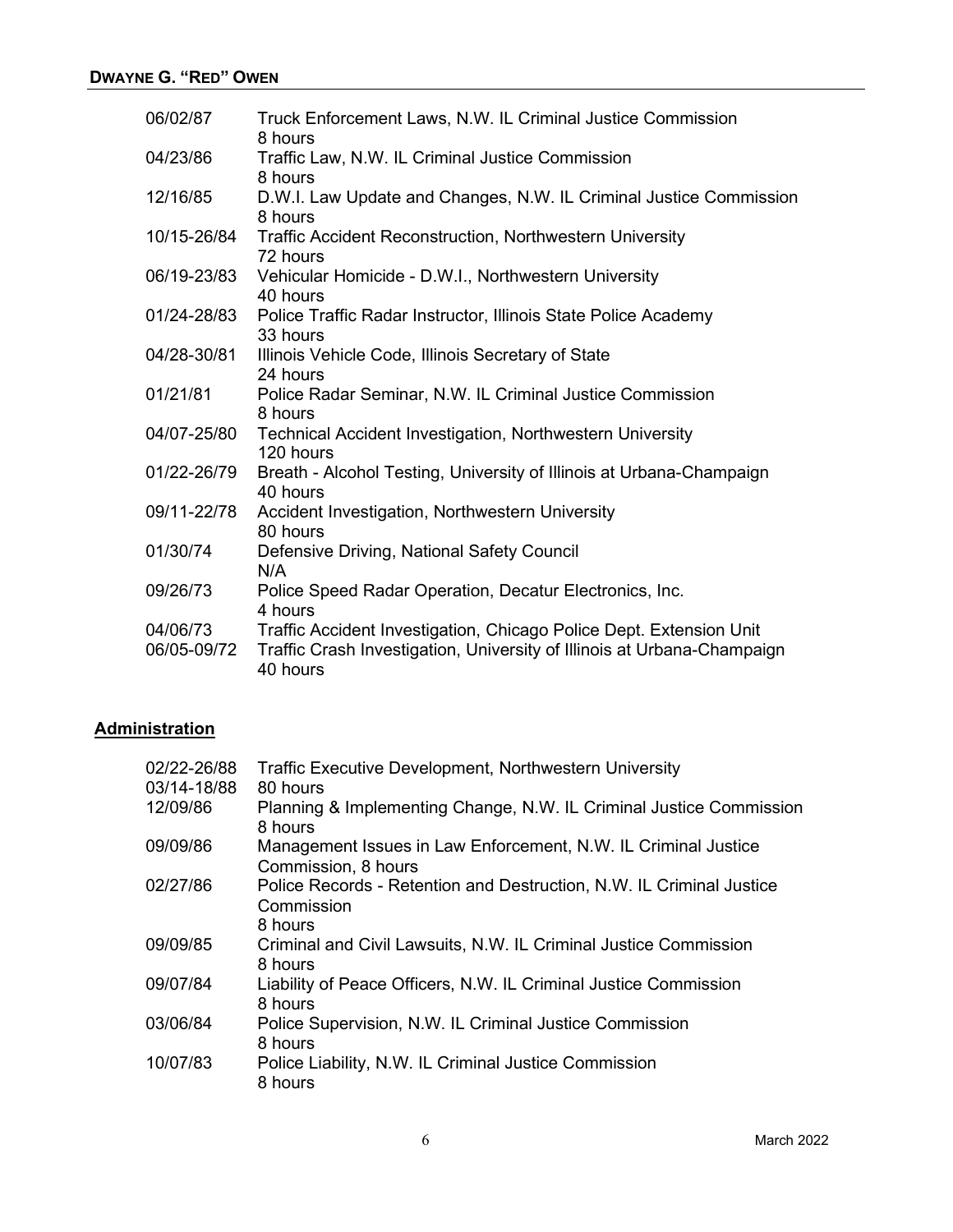# DWAYNE G. "RED" OWEN

| 11/01-02/82 | Stress Management, N.W. IL Criminal Justice Commission<br>16 hours           |
|-------------|------------------------------------------------------------------------------|
| 12/07-18/81 | Supervision of Police Traffic Personnel, Northwestern University<br>80 hours |

# **Criminal**

| 06/26/90    | Use of Cap-Stun, N.W. IL Criminal Justice Commission<br>3 hours                                       |
|-------------|-------------------------------------------------------------------------------------------------------|
| 03/19/89    | Weapon Selection Criteria: Semi-Automatic vs Revolvers Course, N.W.<br>IL Criminal Justice Commission |
| 12/14/88    | 9mm Pistol, Federal Bureau of Investigation                                                           |
| 10/27/87    | 4 hours<br>Domestic Violence Act, N.W. IL Criminal Justice Commission<br>8 hours                      |
| 03/06/87    | High Risk Felony Stops, Federal Bureau of Investigation<br>8 hours                                    |
| 12/05/85    | High Risk Felony Arrests and Stops, Federal Bureau of Investigation<br>8 hours                        |
| 06/06/85    | Crime Scene Investigation, N.W. IL Criminal Justice Commission<br>8 hours                             |
| 01/23/85    | Use of Deadly Force, N.W. IL Criminal Justice Commission<br>8 hours                                   |
| 11/13/84    | Laws of Evidence, N.W. IL Criminal Justice Commission<br>8 hours                                      |
| 02/08/84    | Self Defense, N.W. IL Criminal Justice Commission<br>8 hours                                          |
| 10/12/83    | Search and Seizure, N.W. IL Criminal Justice Commission<br>8 hours                                    |
| 09/28/83    | Interviews and Interrogations, N.W. IL Criminal Justice Commission<br>8 hours                         |
| 03/16-17/82 | Interviews and Interrogations, University of Illinois at Urbana-Champaign<br>16 hours                 |
| 01/15-16/82 | Street Survival Seminar, Hawkeye Institute, Waterloo, Iowa<br>16 hours                                |
| 03/19/81    | Officer Survival Seminar, N.W. IL Criminal Justice Commission<br>8 hours                              |
| 12/15/80    | Interviews and Interrogations, Chicago Police Dept. Extension Unit<br>N/A                             |
| 09/12/79    | Stress Shoot, Federal Bureau of Investigation                                                         |
| 11/15-16/78 | Latent Fingerprints, Freeport Police Department<br>16 hours                                           |
| 05/24-26/78 | Stress Firearms, Federal Bureau of Investigation<br>24 hours                                          |
| 11/15/77    | Street Stops Seminar, N.W. IL Criminal Justice Commission<br>8 hours                                  |
| 01/25-26/77 | Criminal Law, N.W. Illinois Criminal Justice Commission<br>16 hours                                   |
| 12/15/75    | Emergency First Aid, Chicago Police Dept. Extension Unit<br>N/A                                       |